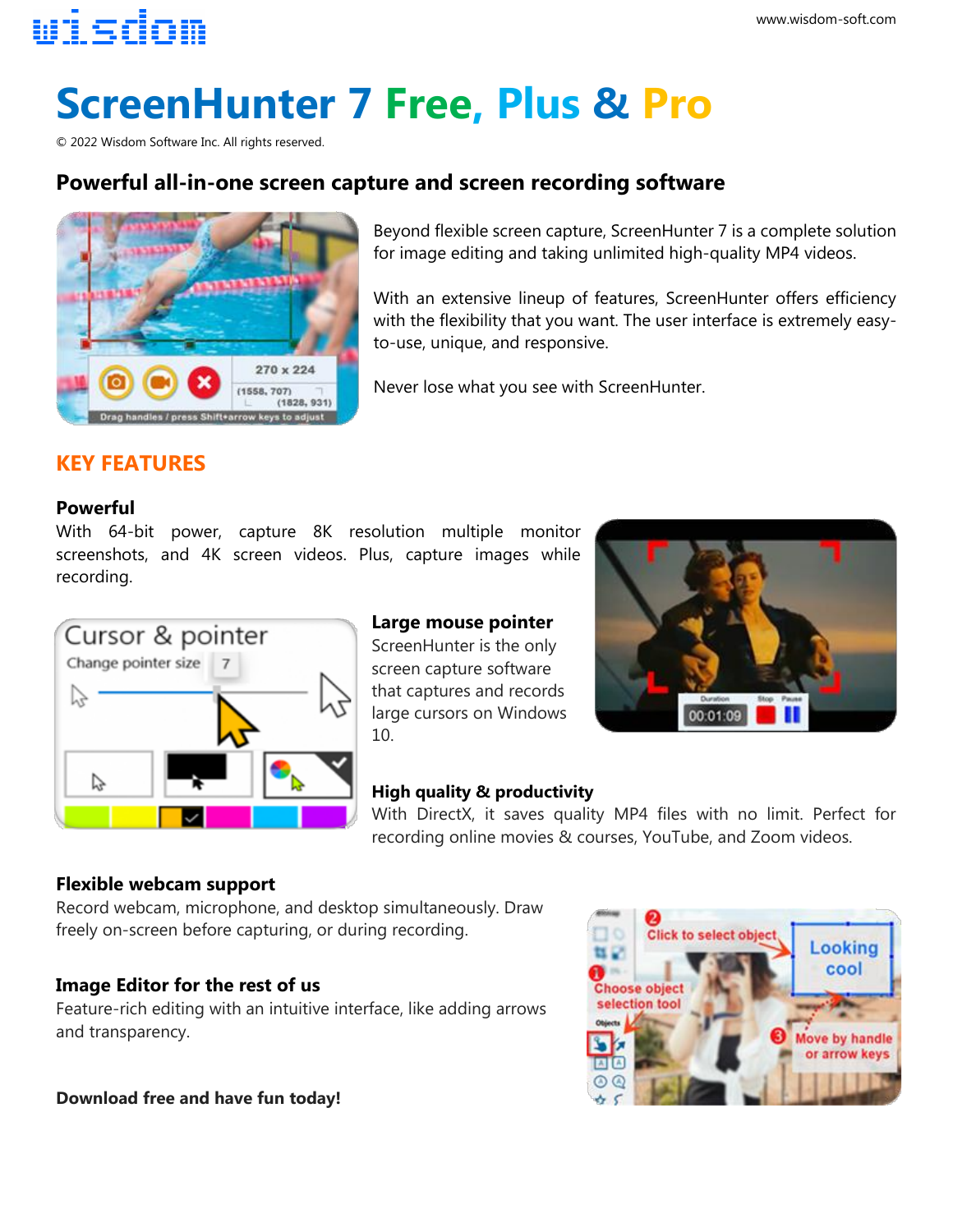## wisdom

# **AutoScreenRecorder 5**

© 2022 Wisdom Software Inc. All rights reserved.

## **Best Image Quality Screen Recorder, Video Trimmer, Converter, and Resizer!**



#### **Video Converter, Trimmer and Resizer**

Convert your video to any major video format. One-click to do trimming, conversion, and resizing at the same time. With a handy selection slider, you can choose any part of the video to save.

#### **Only Record Changes**

It can only record changes on the screen that will make the AVI file a whole lot smaller.



#### **Record Everything**

It records large cursors, covered windows, runs scheduled tasks, and more...

#### **Extract Audio, Animated GIF**

You may extract sound from a video to a MP3 or WAV file with a single click, Or, save any part to an animated GIF.

Do you want to record your screen in its original quality with no loss? AutoScreenRecorder is a zero-loss screen recorder.

It bundles with a lossless codec with zero-loss compression. It also comes with a fast and full-fledged video trimmer, converter, & resizer.

With an intuitive user interface, AutoScreenRecorder 5 brings high-quality recording to you with ease.

## **KEY FEATURES**

#### **Unlimited AVI File Size**

Video files saved to AVI (version 2) format with no size limit.

#### **Highest Video Quality**

Wisdom-Soft Lossless Codec is bundled to record with zero loss of image quality!

| <b>Video</b> |                                          |  |
|--------------|------------------------------------------|--|
|              |                                          |  |
| Compression: |                                          |  |
|              | <b>Wisdom-soft Lossless Codec (WIS1)</b> |  |

**AutoScreenRecorder 5 bundles** with Wisdom-Soft Media Player and Wisdom-Soft Lossless Codec.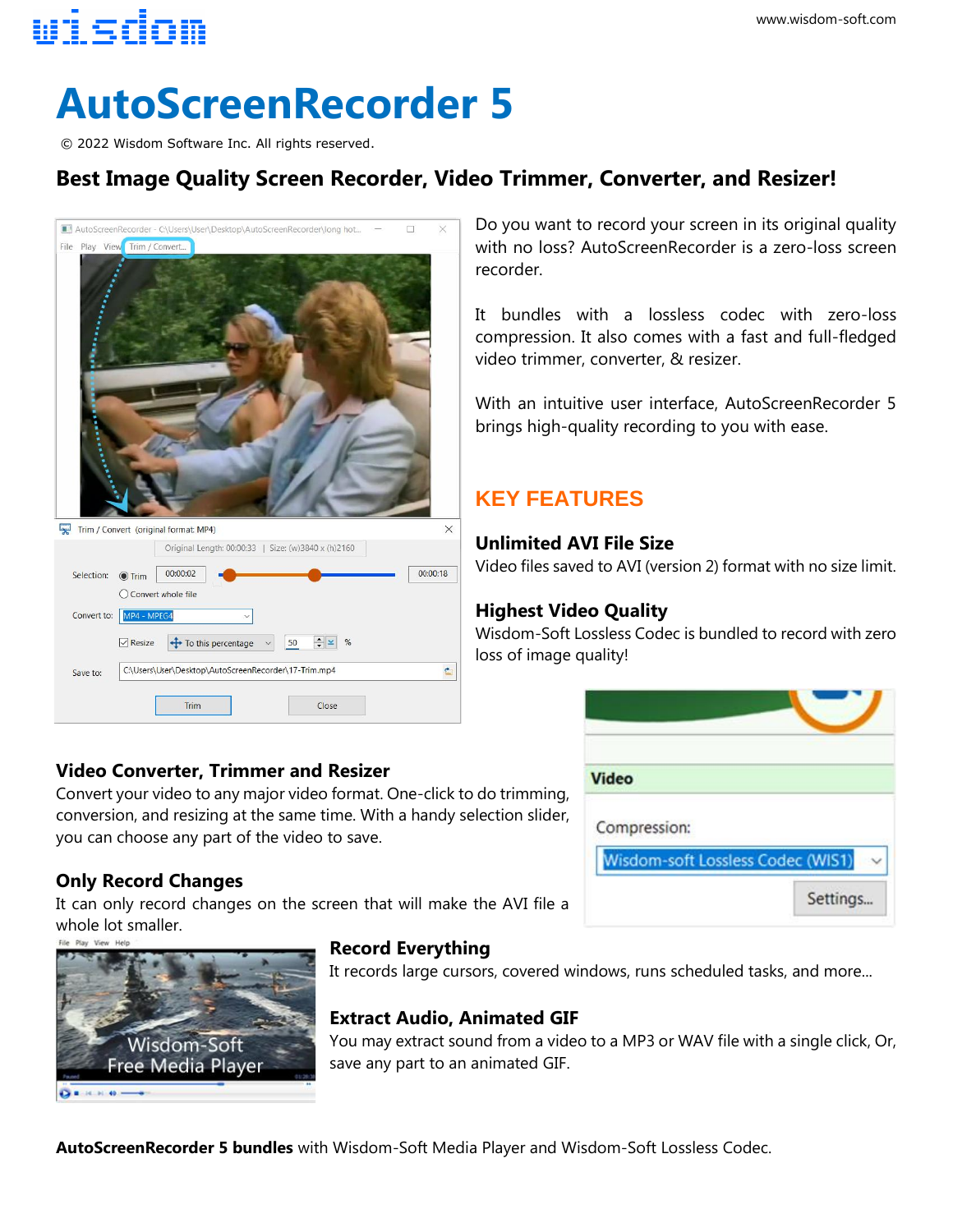## **MotionStudio 4**

© 2020 Wisdom Software Inc. All rights reserved.

### **An Easy-to-use Authoring Tool to Create Interactive Animation EXEs.**



MotionStudio 4 combines image, sound, interactivity, and animation for you to create stand-alone, royalty-free, executable files. It is an ideal solution for creating slideshows, interactive and animated stories, or just 'pictures to EXE' for your auto-run CD-ROM.

With MotionStudio 4, you can create scalable, vector-based drawing objects as well as adding photos and pictures. With an array of time-saving productivity tools, adding interactive actions and animation is simple.

#### **KEY FEATURES**

wisdom

#### **Easy to use, create exactly what you want royalty-free, stand-alone interactive EXE**

MotionStudio combines drawing, painting and animation in one program to save your time and get your job done fast.

#### **High productivity, time saving animation features**

MotionStudio offers 64 built-in object animation combinations, and a freehand animation to draw any animation path. With 48 built-in visual effects, including fade and dissolve, it's just a few clicks, your animation is done. You can create your own library of objects and reuse them in any other



MotionStudio file just drag & drop. Background is a new layer to be used to appear in all frames.

#### **Easy-to-add library of objects**

All drawing objects can be translucent, and all images can have true transparency or adjustable opacity to blend in.